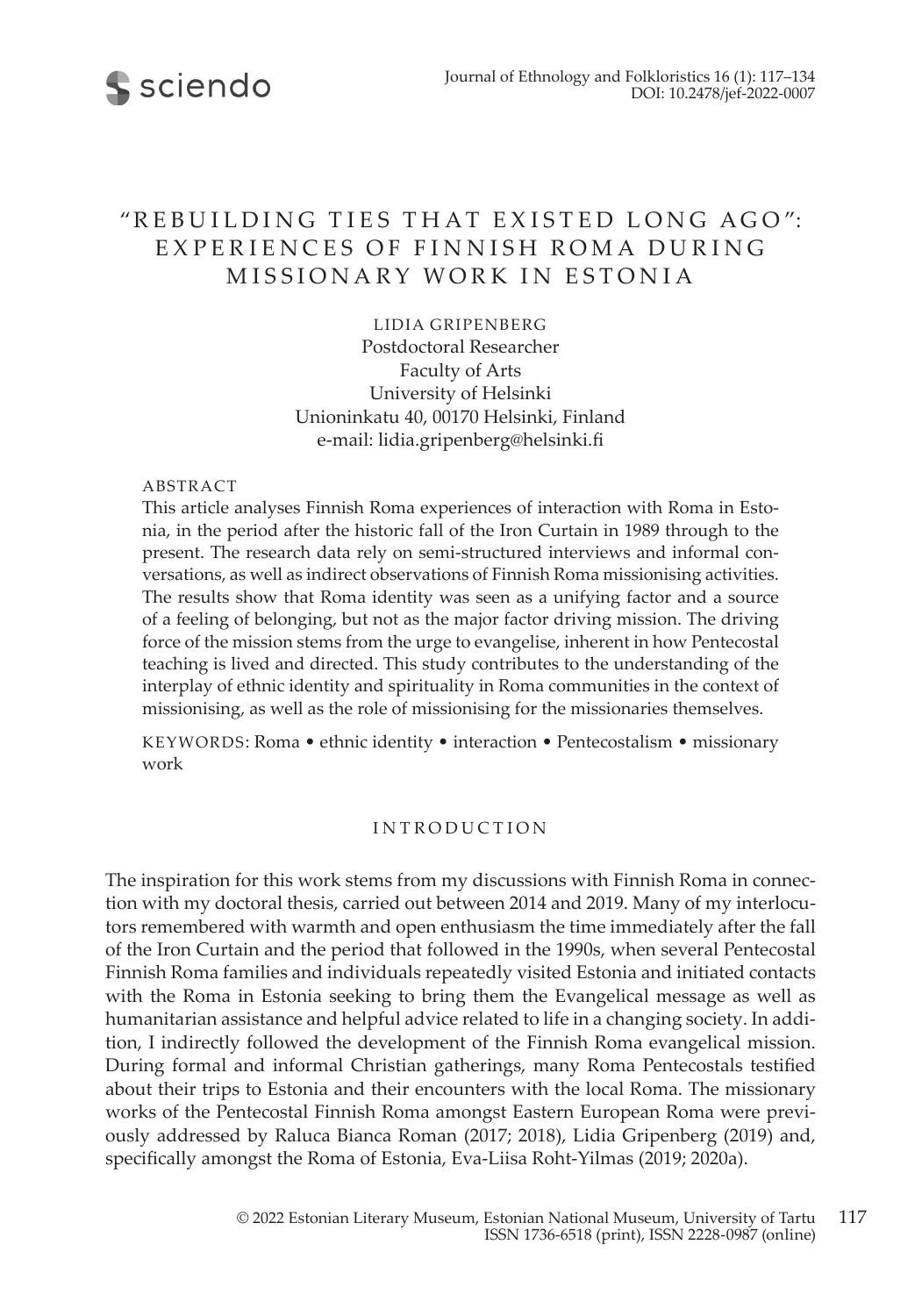The current study aims to answer the question, "What are the major factors influencing the experiences of Finnish Roma in their interaction with the Roma of Estonia during their missionary work in Estonia?" In this article, the term 'Finnish Roma' refers to the Finnish Kale, a distinct group with fairly specific, homogeneous cultural traditions. The research data were collected through informal conversations and semi-structured interviews. In addition, informal conversations took place in conjunction with participant observation-based fieldwork as well as in other informal settings such as religious gatherings and family visits over the period from 1993 to 2020. The interviews were conducted in the summer of 2020; I interviewed nine Finnish Roma in five separate interviews. The youngest of the informants were in their 30s and the oldest in their 70s.

The text starts with concise background information on the studied groups: the Finnish Kale and the Roma of Estonia. I then proceed with a discussion of the influence of external societal preconditions on the investigated phenomenon. I analyse the interplay of Pentecostal spirituality and ethnic identity in the interactions between the Finnish and Estonian Roma during the process of missionising. In addition, this study addresses the effect of missionary proselytising on the lives of missionaries. This article reports a portion of the outcomes from the Interaction in Romani in Everyday Speech Situations: Case Studies in Estonia project funded by the Academy of Finland.

#### THE FINNISH KALE AND THE ROMA OF ESTONIA

The Finnish Kale are a traditional Roma group who have inhabited the territory of Finland for more than 500 years. Whilst Finnish citizens, the Finnish Kale represent a national minority. Currently, an estimated 10,000 to 12,000 Finnish Kale live in Finland (Weiste-Paakkanen et al. 2018). Their primary language is Finnish, supplemented by a local dialect of Romani. At present, fluent speakers of Finnish Romani primarily consist of elderly Kale; passive knowledge of the language is prevalent amongst the younger generation, whilst active knowledge of Romani remains weak (Hedman 2009). The group has fairly specific cultural traditions. Concepts of 'purity' and 'honour' in opposition to 'impurity' and the 'loss of honour' are basic pillars around which social organisation revolves. Group members' behaviour is regulated by the norms of shame and respect. In everyday life, customs such as respecting elders and observing ritual purity remain most visible, customs which include wearing traditional clothing on all occasions at which Finnish Kale elders might be present. From the 1970s onwards, women's dress has consisted of a black velvet skirt containing no less than 18 metres of fabric and a beautifully decorated blouse. Men's attire includes pressed trousers, a white shirt, a jacket and patent leather shoes (Viljanen 2012: 415–416).<sup>1</sup>

Roma living in Estonia at present are not a homogeneous group. Nearly all of the Lajenge (Laiuse) Roma and most Latvian and Russian Roma in Estonia were executed during the Nazi occupation in the Second World War. More Roma, such as survivors from Latvia, began moving to Estonia after the war, which included 366 Roma, according to a census from 1959 (Lutt et al. 1999).<sup>2</sup> At present, the Roma in Estonia differentiate themselves as either Latvian or Russian Roma. The level of identification, however, depends on the context. Some kinship lines have preserved their self-appellation according to their land of origin, whilst others have accepted an ethnonym related to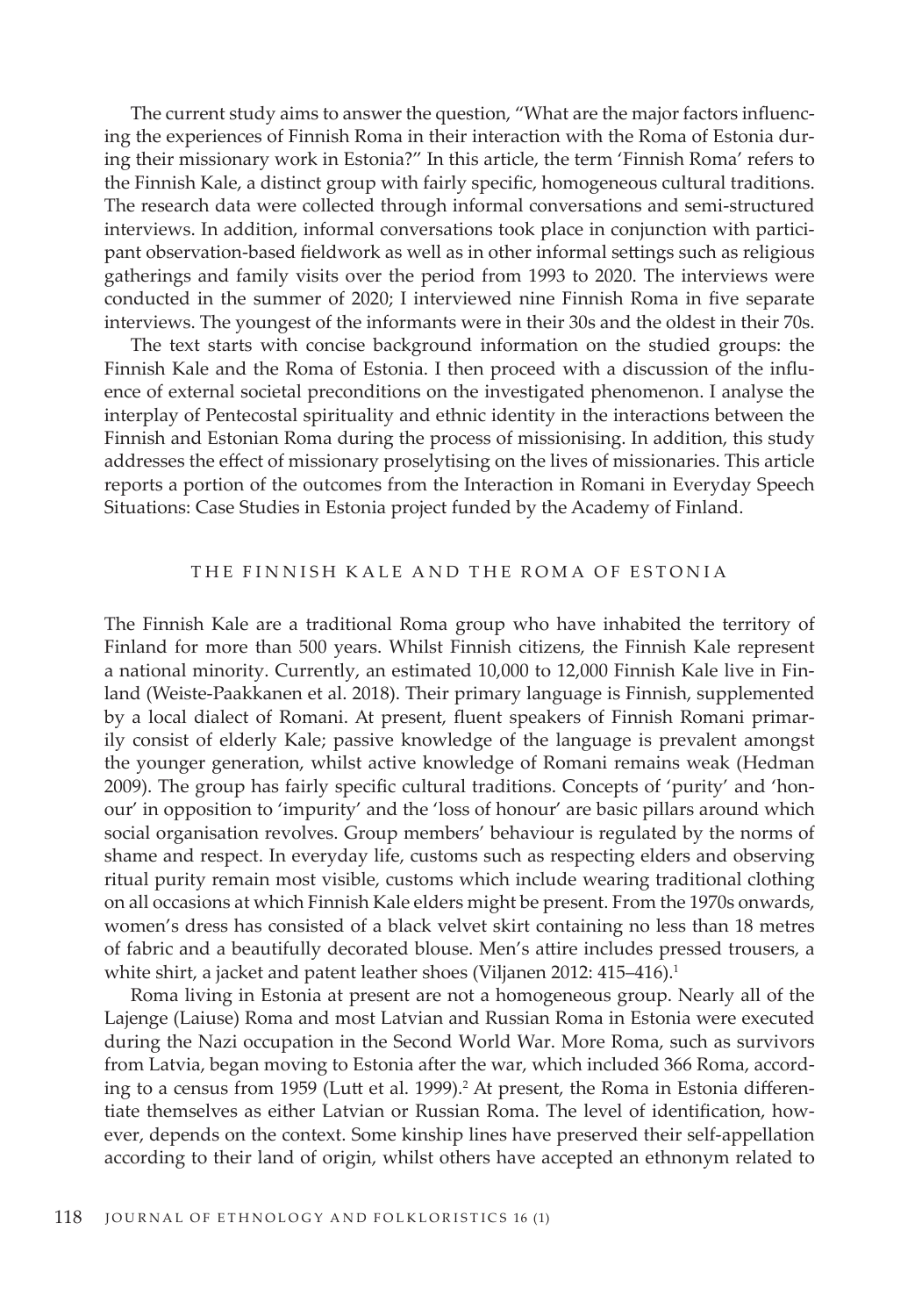their new country (Ross 2016). Linguistically, the Roma in Estonia can be divided into the Latvian Romani and the Russian Romani dialect groups, which belong to the northeastern subgroup of northern dialects, which are also found in neighbouring countries (Tenser and Granqvist 2015: 3–4). Most Roma who identify themselves as Estonian Roma speak the Lotfitka (Latvian) dialect (Roht-Yilmaz 2020b: 91–92).

The number of Roma in Estonia at present is difficult to estimate. According to official statistics, it stands at around 456 or 593 people, with unofficial numbers of about 1,000 to 1,500 people (Roht-Yilmaz 2016). After Estonia joined the European Union in 2004, the Roma migrated in large numbers to other European countries, but also into Estonia primarily from Latvia. During the fieldwork for this project, the influence of Brexit in terms of the Roma returning from the UK to their land of origin – Estonia – was also noticeable. In this article, the term Estonian Roma is at times used to refer to the Roma of Estonia. The reason for this is that, in keeping with the arguments presented here, there is no need to differentiate between different Roma groups in Estonia. The Finnish Kale refer to the Roma of Estonia in general as *Eestin Kaaleet*, which roughly translates to Estonian Gypsies.

## PRECONDITIONS OF THE FINNISH KALE'S MISSIONARY WORK AMONGST THE ESTONIAN ROMA

A strong zeal for evangelism across national and ethnic borders has characterised the Pentecostal movement since its very beginning in 1906, which occurred at Azusa Street in Los Angeles. Within half a year, 38 missionaries had already been sent to different locations (Cox 2001: 101–102). The idea of global expansion continues to be supported by many Pentecostals today (Anderson 2013: 2; Coleman and Hackett 2015: 12–14). The movement is known for its emphasis on powerful religious experiences perceived as supernatural and connected to spiritual gifts, speaking in tongues, healing and prophecy and understood as re-enacting the Acts of the Apostles. The Finnish Pentecostal Roma have implemented this call to missionary work by approaching Eastern European Roma in various countries, offering humanitarian assistance and Pentecostal teachings since the opening of the borders of the Eastern European bloc countries to influence from the West beginning in the early 1990s (Roman 2017: 190–191). Given that Pentecostal doctrine requires no formal education qualification in order to implement evangelising activities, all believers are called to evangelise both in mundane life and through missionary activities (Willems 1967: 108; Robbins 2004: 124).

The first attempts at missionary work by Finnish Kale Pentecostals amongst the Roma of Estonia can be traced to the 1980s. A more active period of missionary endeavour began in the 1990s. The fall of the Iron Curtain in 1989 enabled people from both sides of the border to travel and establish contacts with each other. That time period was also marked by a rise in interest amongst the Estonian population in supernatural experiences, occult sciences, New Age teachings, esoteric knowledge and a religious boom for the traditional churches of Estonia (Roht-Yilmaz 2019: 107–108). During the Soviet period, there was a constant shortage of goods, enabling the Roma to profit through trade. After the regime changed and the opening of the borders for trade as well, the market was satisfied and the Roma lost their opportunities to profit through trade (Marushiakova and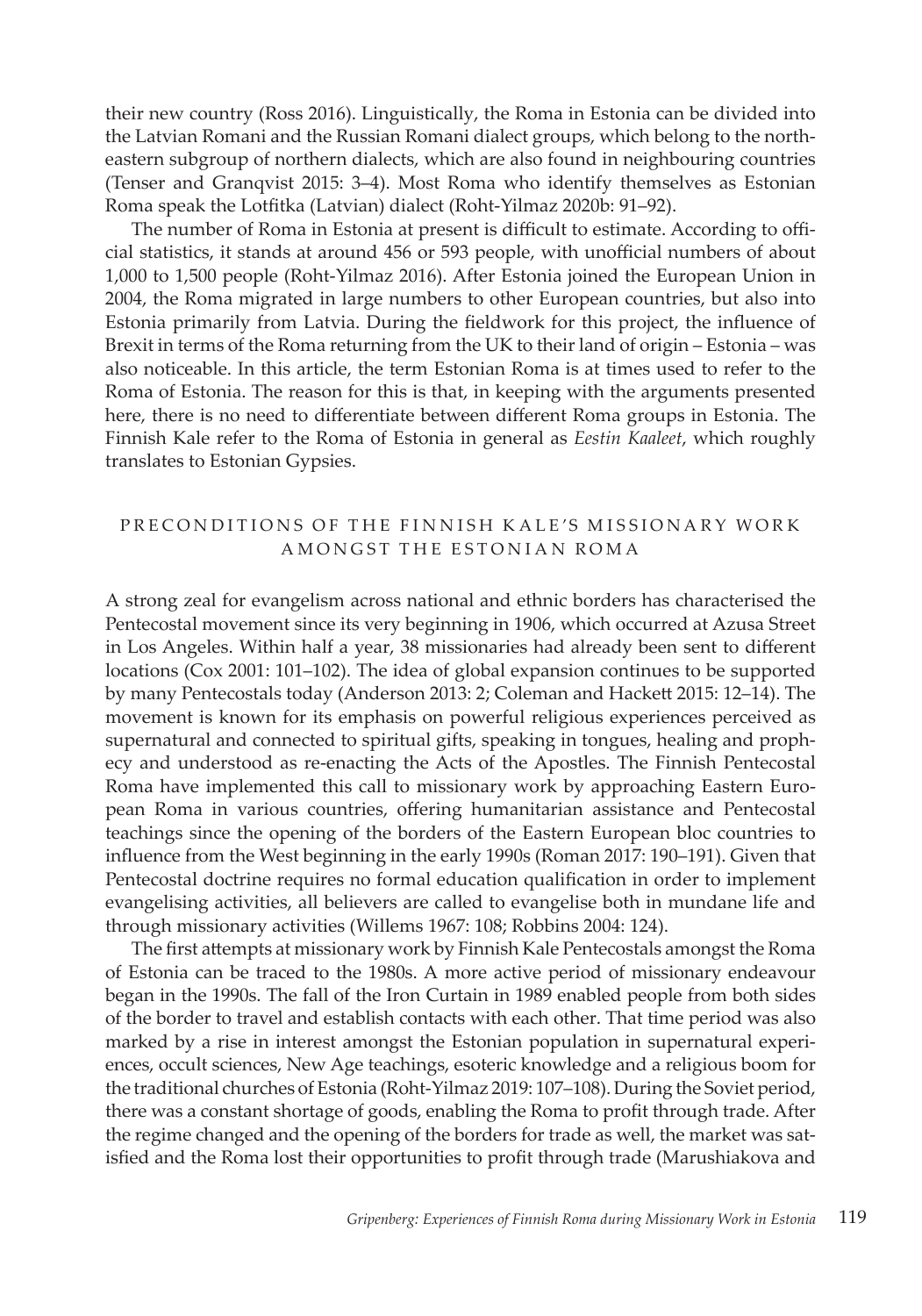Popov 2003: 304–307). At the same time, the majority of Eastern European Roma, who were previously permanently employed, lost their jobs since they were no longer able to compete on the labour market (Barany 2002: 172–176). The Roma in Estonia at the beginning of the 1990s could be characterised as affected by displacement and deprivation. The new social organisation was unfavourable to them and many ended up deprived of even basic necessities such as adequate housing and daily food. Although most of the population of Eastern Europe was also effected by this change, which brought political insecurity and financial instability, the situation for the Roma, who had been marginalised before the sociopolitical shift, was significantly worse.

The idea that conversion to Pentecostalism is especially attractive to people affected by deprivation and displacement and the tendency to explain conversion based on those factors has a long tradition and is widely accepted in the literature (Willems 1967: 63; Lalive d'Epinay 1969; Anderson 1979: 235). The significance of marginalisation and poverty for directing the evangelising efforts of the Finnish Kale are apparent both at the beginning of their mission, and at present. Currently, Finnish Kale evangelising groups channel their support efforts (religious, financial and practical) mainly towards Latvia, since the Latvian Roma are currently at a more disadvantaged position than the Roma in Estonia.3

For most Finnish Kale missionising amongst the Roma of Estonia, their initial missionary work was intentional. For some, however, it occurred accidentally. This happenstance was, for example, the case for Olli and Seija Grönfors,<sup>4</sup> an elderly Kale couple recognised as pioneers of the Finnish Kale Pentecostal mission in Estonia. The Grönfors were (and remain at present) members of the Free Church in the town of Iisalmi, Finland. It so happened that the town of Võru<sup>5</sup> in Estonia was a so-called sister city to the town of Iisalmi. As such, in 1991, the Free Church of Iisalmi received an invitation to send a group of evangelical believers to organise Christian evangelical events at Võru's Baptist church, one week after the disintegration of the Soviet Union.



*Photo 1. The Baptist church in Võru at the beginning of the 1990s. Archive of Olli and Seija Grönfors.*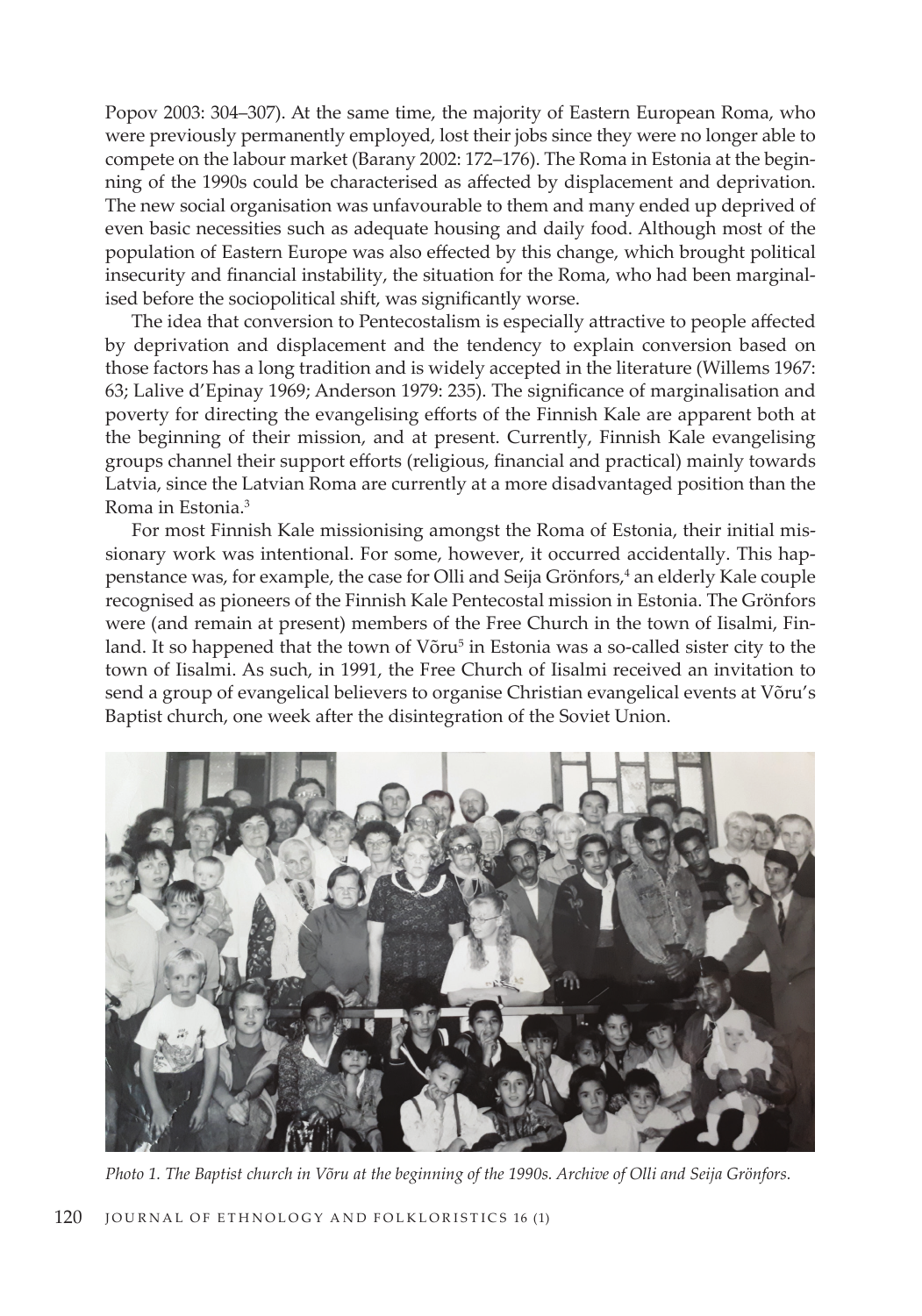A group of five believers, led by the pastor of the Iisalmi Free Church Markku Hämäläinen, responded to that invitation. Olli and Seija, the only people of Roma origin in the group, were among them. Upon arrival to Võru, Olli Grönfors asked the local pastor whether any Roma lived in the town. His expectations were not high. Olli was told that there was a large Roma family living close to the Baptist church in Võru, although the members of the church had no contact with them since that Roma family avoided interacting with people from the main population. The Võru Baptist church pastor's wife decided to visit the Roma family and invite them to an event at the church, informing them that Finnish Roma believers were visiting. The Estonian Roma family, the Vinogradovs, showed up at the event, but only halfway through the event and remained standing at the door. According to Seija Grönfors, the Vinogradovs were so shy and scared, because of earlier experiences of discrimination, that they dared not enter the hall. The pastor, however, noticed them and invited them to sit in seats near the front. That evening, Georg Vinogradov, who later became the first Roma pastor in Estonia, his wife Ljuba and their children responded to the altar call and were converted.

# SPIRITUALITY AS A DRIVING FORCE OF THE MISSION

A zeal for sharing the evangelical Christian faith with their fellow Roma of Estonia rapidly spread amongst the Finnish Kale. Soon other independent groups began travelling to Estonia with missionising intentions. Only a few months after the conversion of the Vinogradov family, a group of about ten Finnish Kale believers, amongst whom were Leif Isberg and Henry Nyman, organised a larger Roma evangelising event at Oleviste Church in Tallinn. Sami Valentin preached at the event and Georg Vinogradov shared his testimony. Witnessing and conversion can be viewed and analysed through the lens of searching for the justification of the role they play in fulfilling peoples' more fundamental needs, such as searching for a direction in life, meeting their financial needs and solving their health problems, amongst others, as noted by Simon Coleman and Rosalind Hackett (2015: 28–29). Witnessing and conversion may also allow individuals to find a new identity centred around the notion of becoming a 'child of God' (Robbins 1998; Burdick 2013 [1998]). However, there are other essential factors through which the process and outcome of conversion can be further understood. In my previous research on the interaction between the Finnish Kale and Eastern European Roma (Gripenberg 2019: 128), several participants viewed their conversion as a spiritual encounter resulting in a new internal moral code, 'a new heart'. Whilst fulfilling their personal needs, conversion brought new moral principles and changes to their everyday life practices, some of which could challenge even the basic needs of the convert. Likewise, Tatiana Podolinská (2014) suggests that, whilst deprivation can be an important factor in Romani Pentecostal conversion, conversion itself is a sophisticated process that takes place for primarily religious reasons. Amongst the Slovakian Roma she studied, Pentecostalism provides a set of religious and spiritual practices that feel familiar and thus are highly compatible with the traditional religious practices of the Slovakian Roma before conversion (ibid.:106–107).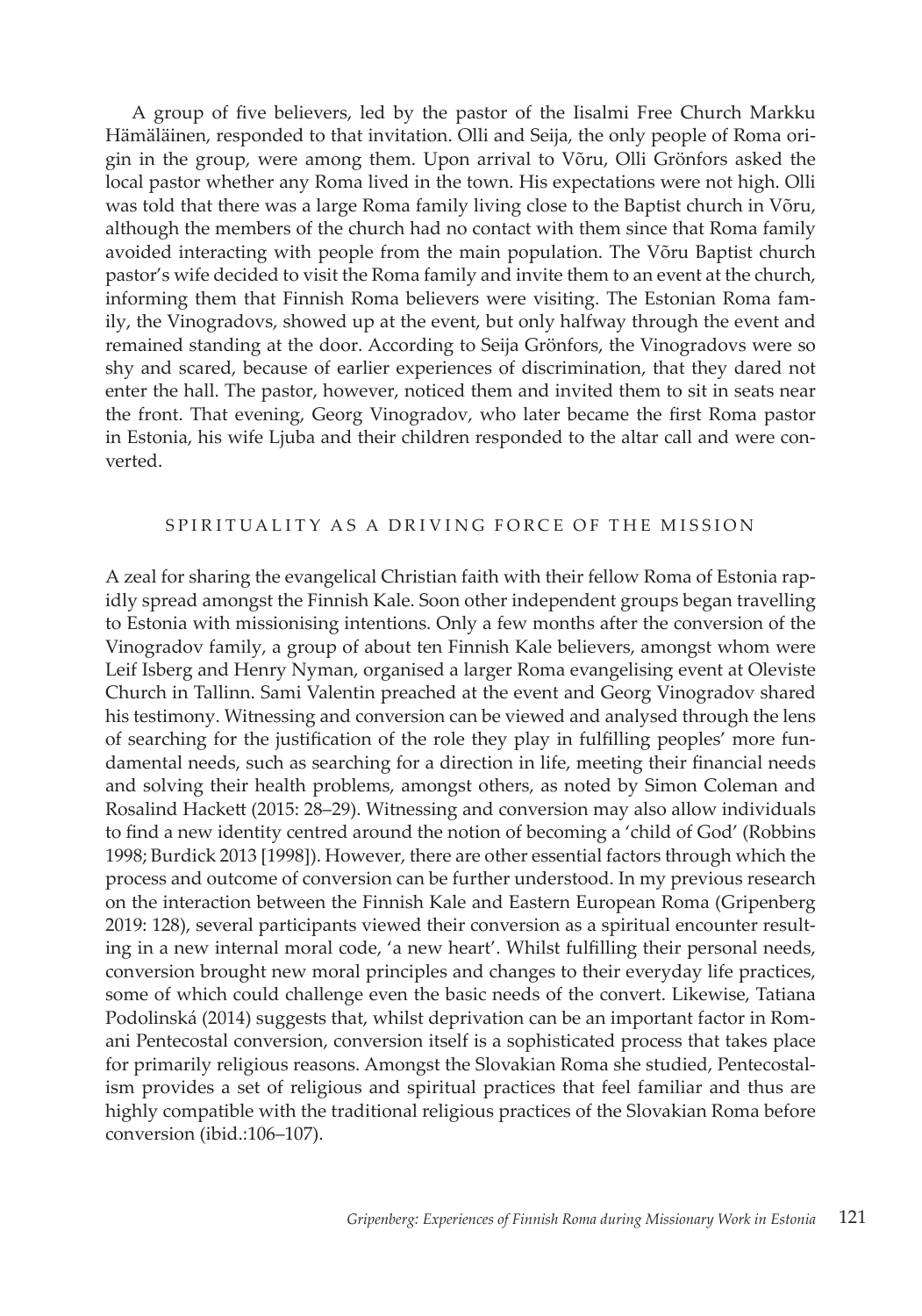Roman (2018: 50) elaborates on Western Roma evangelical missionaries' outreach to the Roma in Eastern European countries as shaped by a "spiritually-driven developmental outlook". In this section, I focus on this spiritually driven aspect of the missionary work of the Finnish Kale amongst the Roma in Estonia. I argue that this aspect of missionary work and other religious endeavours are often overlooked, shied away from or deliberately sought, and explained away in scholarly work. One example of this tendency in scholarly work lies in the analysis of Paloma Gay y Blasco (1999) on the efforts of the *Aleluyas*, Gitanos in Madrid, members of the local Pentecostal congregation. In their conversion, *Aleluyas* give up the old tradition of feuding, central to the social organisation of the group, as an outcome of local Evangelical preachers "reformulat[ing] Gypsiness" (ibid.: 54). In contrast, as a result of more than 20 years of friendship, social work and anthropological research among the Finnish Kale, for whom feuding and avoidance are known cultural practices (Grönfors 1977; Thurfjell 2014: 167; Berlin 2015: 155–157), I have gained an understanding of how the participants of my research experienced abrupt life transformations and abandoned feuding as a result of their spiritual encounter combined with the influence of social conditions (Gripenberg 2019: 131).

As seen from earlier studies on the Finnish Kale's missionising amongst Eastern European Roma in Finland, social explanations are important and necessary, but on many occasions insufficient to analyse the experiences of the people. Many of my informants felt that they had been influenced by a divine agent, 'The Holy Spirit' and the experience of acquiring a 'new heart', best understood as a new inner moral code. The 'new heart', in turn, urged them to cross social borders and reach out to fellow people they would otherwise have more or less politely avoided (ibid.: 143). The participants in this study were of the opinion that they had received 'love from God' (*Jumalan rakkautta*) towards the people to whom they were reaching out, which operated in everyday life situations and was clearly sensed by the Estonian Roma with whom they interacted. They viewed that supernatural experience as the driving force of the mission, which granted them the strength to overcome any obstacles they inevitably faced. During the first years of the mission, Olli Grönfors and his family travelled to Võru and other areas of the country each month or month and a half, spending several weeks at a time in Estonia in the summers and living with the Estonian Roma. In reference to this period, Tino Grönfors, the current coordinator of the Life and Light association<sup>6</sup> in Finland, states that the Grönfors "weren't just visiting and preaching to the Roma of Estonia; they lived with them in their everyday life and loved them" (FM: 2020). "We were one family", Seija Grönfors declared (FM: 2020).

According to Kenelm Burridge (1991), who conducted an extensive anthropological study of missionaries, their goal is to build communities who settle, positively connected to each other in the love of Christ. They feel guided by the Spirit and are prepared to cross social borders or change the community structure if it prevents reconciliation. For the missionaries themselves, however, this is never seen as a personal or social challenge, but rather as the divine purpose to their lives. Burridge views missionaries' lives as containing more painful and disappointing experiences than fulfilled dreams and hopes, at least in relation to worldly matters. However, the value of being a missionary is not measured by the number of conversions or other achievements, but rather by dedication, patience, empathy towards others and sacrificing oneself. (Ibid.: 240–241)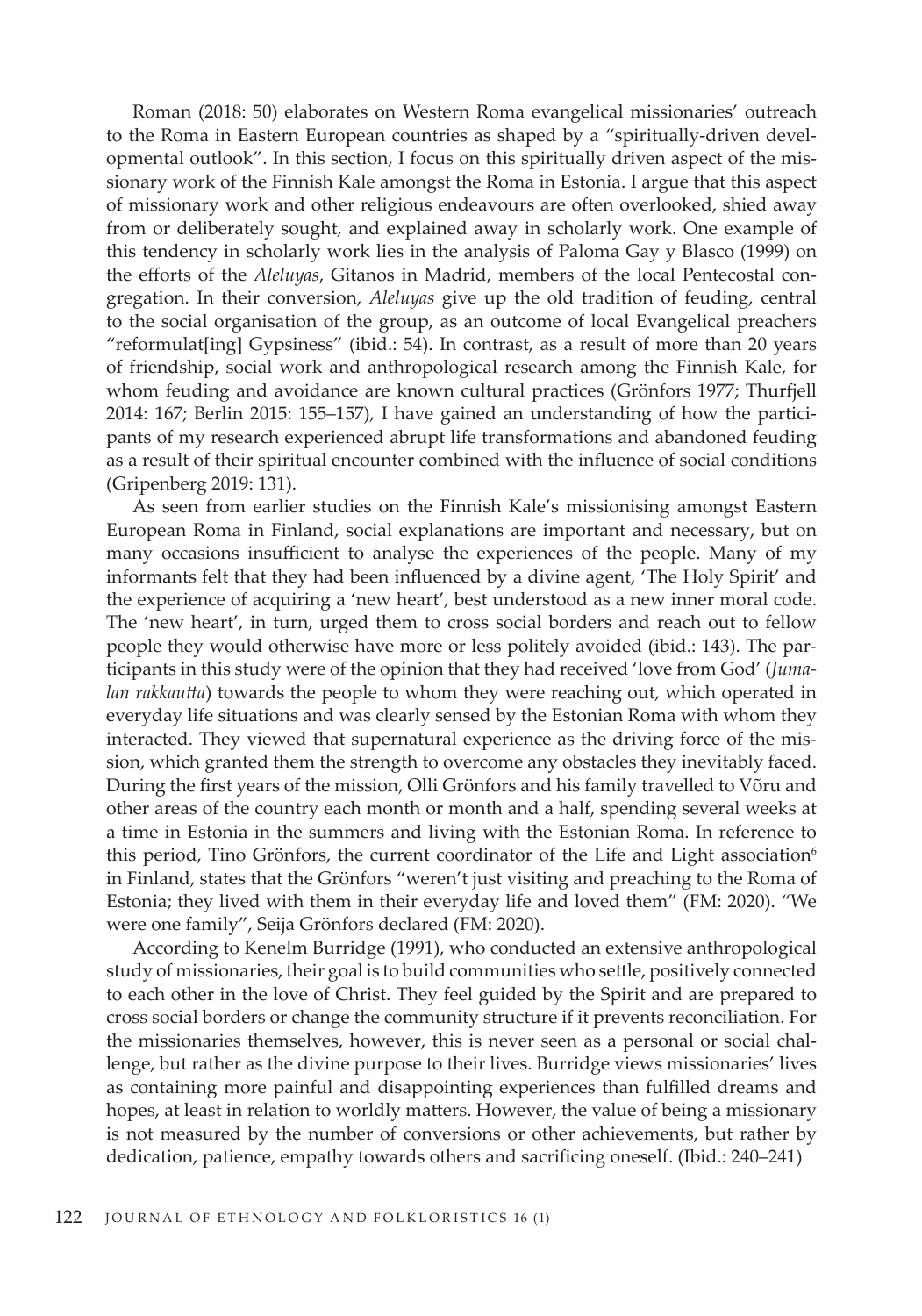In the case of the Finnish Kale, the 'love of God' they experience towards the Roma of Estonia has a quite practical dimension. For example, during the so-called Corona Spring of 2020 a mission trip to Estonia and Latvia was planned for Easter. The missionary team held out the hope that they could embark on the trip when restrictions on socialising due to the Covid-19 pandemic were gradually put into place, until the Finnish borders were ultimately closed to travel. At that point, the team decided to continue its humanitarian assistance to the Estonian and Latvian Roma with whom they were in contact. The missionaries found a creative solution by renting space on a truck travelling through those areas and began sending food to their fellow Roma every second week.

For some of my interlocutors, their involvement with the Estonian and Latvian Roma involved substantial sacrifices. The Grönfors family, for instance, were not welloff financially during their most active years in Estonia. Many times they were forced to sell some of their own property in order to afford the trip. In 1995 when the Vuolasranta family left for Estonia with three school-aged children for six months to conduct a social survey amongst the Roma, they ended up selling their house in Finland. Upon return to Finland, they lived in a van for several weeks in the middle of the Nordic winter, unable to rent a flat and denied Finnish social security benefits for several months (FM: 2020).

In short, I argue that in the analysis of the missionary work carried out by the Finnish Kale in Estonia, the informants' spirituality should be taken into account not as the only, but as a major driving force behind the mission. This adheres to the statement by Sonja Luehrmann (2015: 167), that "today, many historians and social scientists are concerned with whether disciplines committed to methodological suspension of belief can do justice to the religious world".

### PERCEPTION OF A SHARED ETHNIC IDENTITY

In the case of Seija and Olli Grönfors, the family considered pioneers of Finnish Kale missionary work amongst the Estonian Roma, the call to evangelise actually initially came from pastors of a Baptist congregation in Estonia. Similarly at the beginning of the 1990s, the Vuolasranta family was approached by the pastor of a church in Rakvere and, in 1996, the Finnish Kale band *Taivaasta tuulee* ('Wind from Heaven') began their work in Kohila, where the local congregation needed help reaching the Roma population. Apparently, several spiritual leaders from the Estonian evangelical congregations viewed the Roma ethnic identity as a key factor in successfully proselytising amongst the Roma. In her research on missionary work amongst the Roma of Estonia, Roht-Yilmaz (2020a) outlines the importance of Roma evangelising to other Roma, since they "understand and know how they think", whereas majority population preachers may lack the necessary skills or their attitude towards the Roma may not be welcoming. Nevertheless, her work also points out that the perception of a shared ethnic origin is not always sufficient in the mission field: Kale or Roma missionaries may not always be accepted by the Estonian Roma. For example, since a mission typically proliferates along kinship and family lines, a family history can represent a hindrance in some cases (ibid.: 15). Earlier studies on the Finnish Kale missionary work amongst Bulgarian, Romanian, Estonian and Latvian Roma discussed how these communities search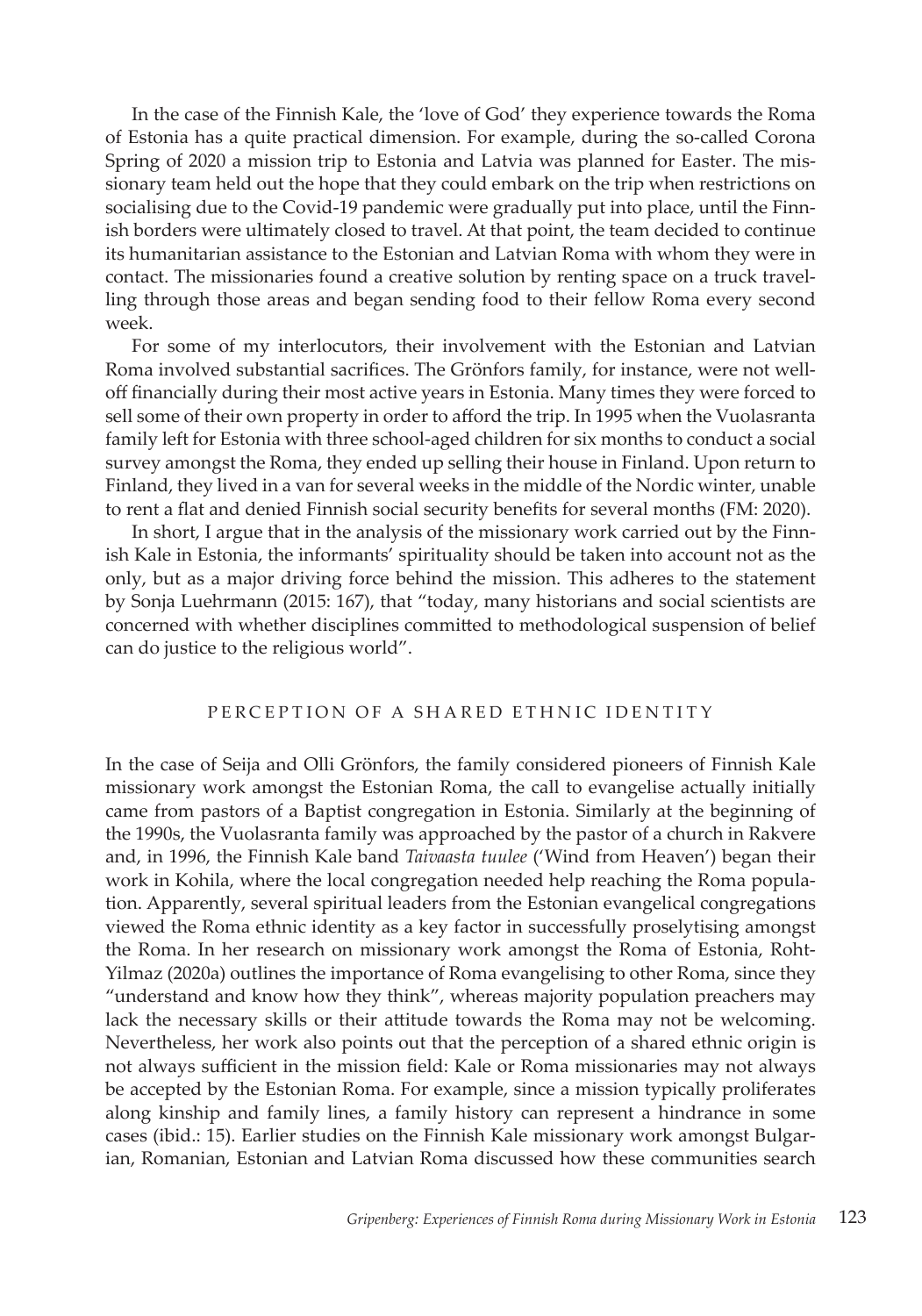for a commonality and attempt to create a perception of a common ethnic identity regardless of known difference in cultural traditions (Roman 2018; Gripenberg 2019: 93; Roht-Yilmaz 2020a: 13). In current research, the pioneers of the Kale missionary work amongst the Roma of Estonia explained how missionaries attempted to preserve their ritual purity without offending their fellow Roma from Estonia, despite differences in kitchen-related hygiene practices. Since Kale ritual purity regarding the handling of food involves extensive rules that are not self-evident for other Roma groups, this task required creativity and tact.

When we went to a house where there was no idea about brushes [meaning the house was not clean], we had kitchen towels and table cloths with us […] We did it kindly so as not to offend anyone, yet still maintained our own purity traditions quite closely. And, that was fine, yes, it was only natural for the Estonian Roma […] but at that time they were so poor. There was nothing there. (FM: 2020, Miranda)

My observation on the way Finnish Kale practice Pentecostalism is that their perceived Roma ethnic identity continues to play a quite central role in their daily lives even after conversion. Here, I am using 'perceived ethnic identity' to indicate that I refer to the way 'ethnic identity' or more often 'Roma identity' is used as an emic term. Preachers often refer to the Roma as God's chosen people and the 12th tribe of Israel.<sup>7</sup> In her work on Pentecostal Roma in Slovakia, Podolinská (2017: 154) suggests that the Pentecostal denominations she studied coined the concept 'New Roma' as a "de-ethicised and ahistorically constructed label with positive non-ascriptive connotations". This concept is largely "ethnically emptied" and filled with suitable content, which depends upon the goals and paths of the specific user on an individual or community level, in line with "the creed of good, moral, useful and decent life of a Christian=Human=Rom" (ibid.).

In contrast I argue that amongst the Finnish Kale the concept of Roma identity continues to be meaningful after being 'born again' and becoming 'Jesus' own'. Crucial ritual purity practices remain intact, since believers aim to preserve connections with their kin, characterised by Podolinská (ibid: 145–146) as "*strong* social bonds with *primary social networks*". Earlier in the 1970s and 1980s, Finnish Pentecostal Kale converts were urged to abandon the rules of ritual purity and comply only with the moral principles that derived from their interpretations of the Biblical principles they were taught. That often resulted, however, in ruptures to family ties (Gripenberg 2019: 142). Over time preachers reformulated their teachings to allow for the observance of Roma cultural habits as a form of showing respect to the family elders and unconverted relatives. Only potentially harmful Roma cultural traditions (such as blood feuds) were condemned as inappropriate for the 'children of God'. Some specific traditions were reformulated as more understandable or acceptable for non-Roma forms. For example, the period of ritual pollution amongst women following childbirth was reformulated as a period of rest, when a new mother is free from all responsibilities related to preparing food (Gripenberg 2019: 145).

Along with reformulating cultural traditions, converts may and frequently engage in 'double talk'. The concept of double talk as it relates to charismatic Christianity was introduced by Simon Coleman (2006) when analysing the way charismatic Christians live simultaneously in two spheres: congregation and the surrounding population. Since those two spheres have their own cultural traditions, they also employ a differ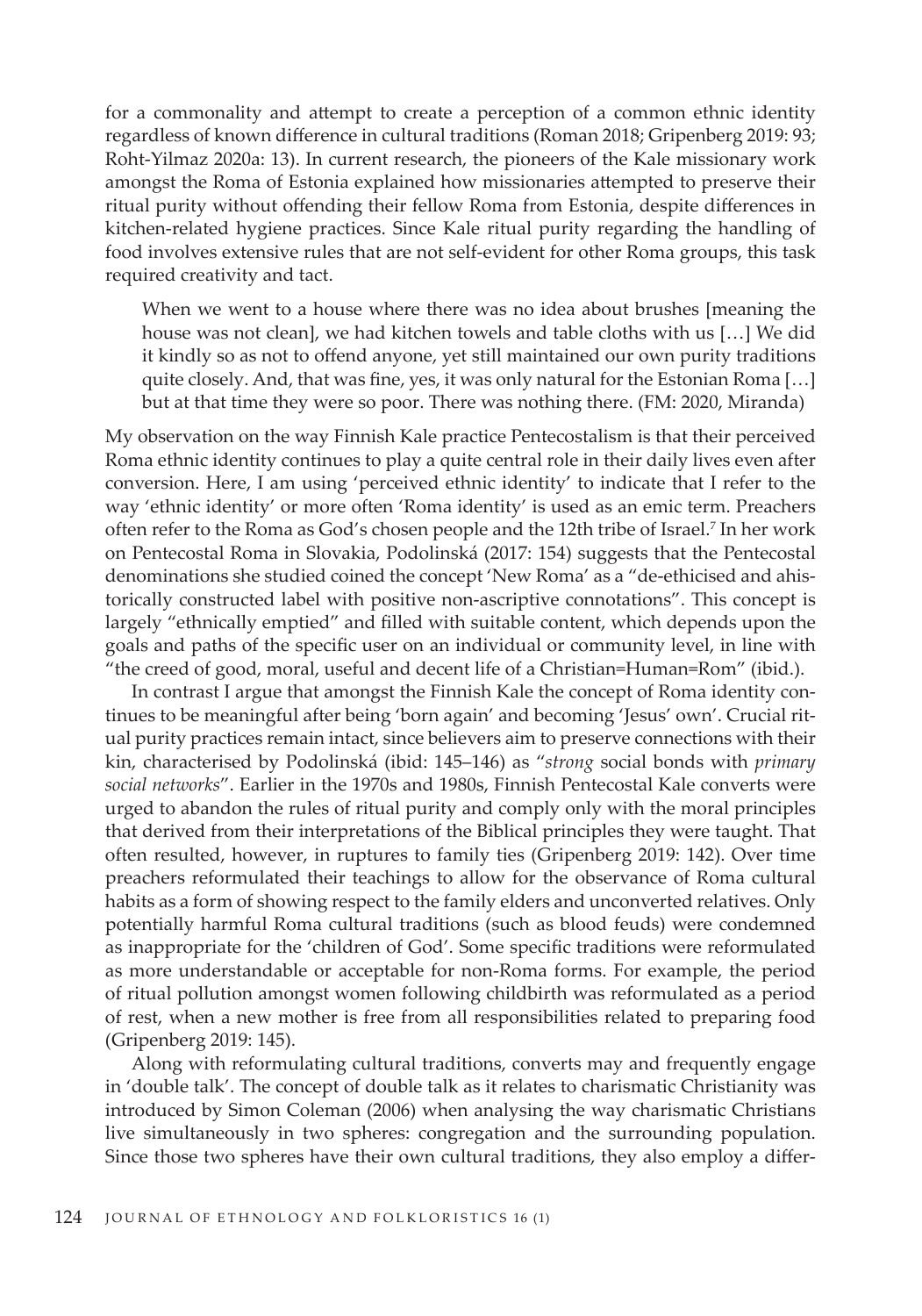ent language. A convert may intentionally use statements with double meanings – one directed at converts and one at the civil public. According to Coleman, converts in general engage with two levels of reality simultaneously, similar to the Roma who live amongst the majority population and participate in two different cultural traditions. Coleman develops his argument further to make a comparison with anthropologists during fieldwork, living as 'homo duplex' in order to function within both of their environments, academia and the community studied (ibid.: 8–10). In my experience, the most common issue around which double talk is utilised is the ritual purity of the Finnish Kale. For example, when interacting with the majority population or representatives of another unfamiliar Roma group when issues arise connected to handling of food and kitchenware, ritual purity is reformulated as hygiene. When discussing the rules of conduct between different generations and genders, ritual purity is addressed in relation to respect. However, in both cases, those Kale present understand that the issue is connected to Kale ritual purity.

An interesting issue when considering Roma identity is the notion of fortune-telling as a traditional Gypsy occupation. The participants in this research viewed fortune-telling primarily as an economic activity, where fortune-tellers provided a well-meaning, comforting service to their fellow citizens without any connection to spirituality. They did not condemn this kind of activity, since they viewed it as a necessity for families' abilities to provide for their basic needs, envisioning it as spiritually benign. That was, however, distinguished from 'real divination', which they understood as inspired by evil forces and thus inappropriate for the 'children of God'. "It is even scary to enter the home of these people [a family that practiced divination]", one informant commented (FM: 2020).

My experience is that when proselytising within a new Roma community, the Finnish Kale tend to encourage potential converts to preserve their Roma identity. In her work amongst evangelical Roma in Bulgaria, Magdalena Slavkova (2007: 237) described how accepting the evangelical faith changes the religious identity of the people she studied, but "consolidates in a new way" the identity of separate Roma groups. The boundaries between different Roma groups as well as the boundary between Roma and non-Roma remain, although converted Roma feel they are 'better' Roma than the unconverted (ibid.: 237). Similarly, the Finnish Kale take pride in being Roma, and insist amongst other things on remaining visible within society by wearing specific clothing in all situations. Their message to potential Roma converts is to preserve and improve their unique cultural heritage.

During practical encounters in the mission field, interactions amongst different groups of Roma do not rely entirely on similar cultural traditions since these may differ drastically between groups (Roman 2018; Gripenberg 2019: 93; Roht-Yilmaz 2020a: 13). The experience of a shared ethnic identity is based more on kinship, language and, rather importantly, a certain shared understating (Bashkow 2004: 452), and the perception of sharing basic values, described by Ian Hancock (2010: 23–24) as a "core Roma culture". The following example provides a case wherein the cultural traditions of the Estonian Roma differed significantly from Finnish Kale traditions. Showing respect towards elders and abiding by the rules of purity remain crucial to expressing Roma identity within the Finnish Kale community. The meanings of the concept couples 'clean–unclean' and 'honour–shame' differ from the ways in which they are used in the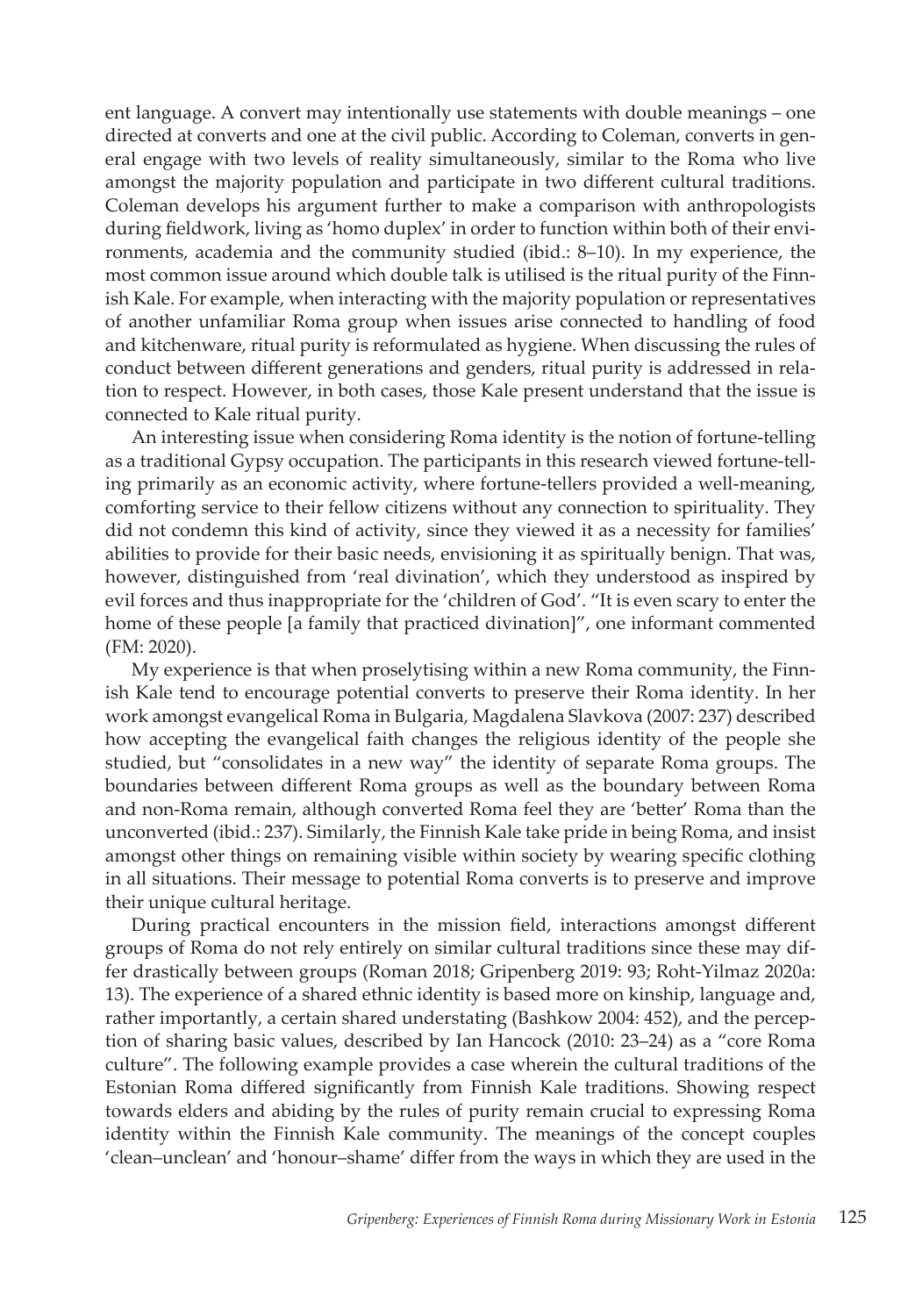language spoken by the majority population. In Kale speech these concepts are used to form a complex network of moral and social norms. The concept of clean or pure can be utilised to denote both hygiene as well as ritual purity. They relate as well to the social hierarchy within the community (Viljanen et al. 2007: 460–461). In light of this theoretical background, the experience of a teenager when a young Finnish Kale woman visited Estonian Roma homes becomes clear.

For them it was very important that one must sit down and it was always requested in the Romani language as follows: "Besh, besh". ['Sit down, sit down, please.'] For me, it felt strange at first. At that time I was a growing young girl and old men could bring me a chair, so that everyone had a place to sit. And I have been brought up in such a way that young girls can stand or at least elderly men would not notice whether I had a place to sit. It was a bit strange, because I felt they respected me and valued me. (FM: 2020)

The gesture of elderly Estonian Roma men offering a chair to visiting young Finnish Kale girls can be viewed as an act of hospitality. However, according to Kale cultural traditions, elderly men sit at the top of ritual purity and the social hierarchy ladder and young women and girls respectfully occupy the bottom. The respect and care expressed by elder Estonian Roma men towards the visiting teenage Finnish Roma girls felt unusual and actually somewhat improper. Nevertheless, that did not significantly diminish the sense of belonging to a shared, larger Roma community. For someone unfamiliar with the Finnish Kale cultural tradition, this example may appear to exaggerate the differences from Estonian Roma cultural traditions. In real-life situations, however, the urge for young Kale women especially to respect and 'be shamed' by older people (especially men) is strongly experienced and quite visible. For example, if an elderly man enters a room where young women (who are not close relatives) are present, chances are the women will politely leave the room or alternatively line up and stand in some corner of the room where they can avoid eye contact with this elderly man.

When asked about the language used during their interaction with the Roma of Estonia, the Finnish Kale typically reply that for everyday issues they resort to Romani and Finnish. Finnish is useful because it belongs to the same language group as Estonian, featuring many similarities. The interviewees opined that only some elderly Finnish Roma can conduct meaningful conversations in Romani with the Roma of Estonia. Nevertheless, both groups appreciate being able to comprehend even a few words in a sentence. Language represents one of the basic pillars of experiencing commonality in (Roma) identity (Matras 2004; Hancock 2010: 23; Kyuchukov 2010: 8). The following statement highlights this understanding:

Finnish Roma have had a sense of kinship with Estonian Roma. At least, before it was true. It can be affected by the fact that they are so close. And their spoken language sounds to the ear somehow similar to Finnish Romani. In other Romani languages, long vowels, like that in the word *saare* are rarely spoken. And it invokes some kind of feeling, as if it were the Finnish language. (FM: 2020, Miriam)

Here, it is important to point out that the Roma identity in itself and the cultural traditions related to it are rarely sufficient factors to create meaningful and lasting interaction between representatives of different Roma groups. Whilst the participants in this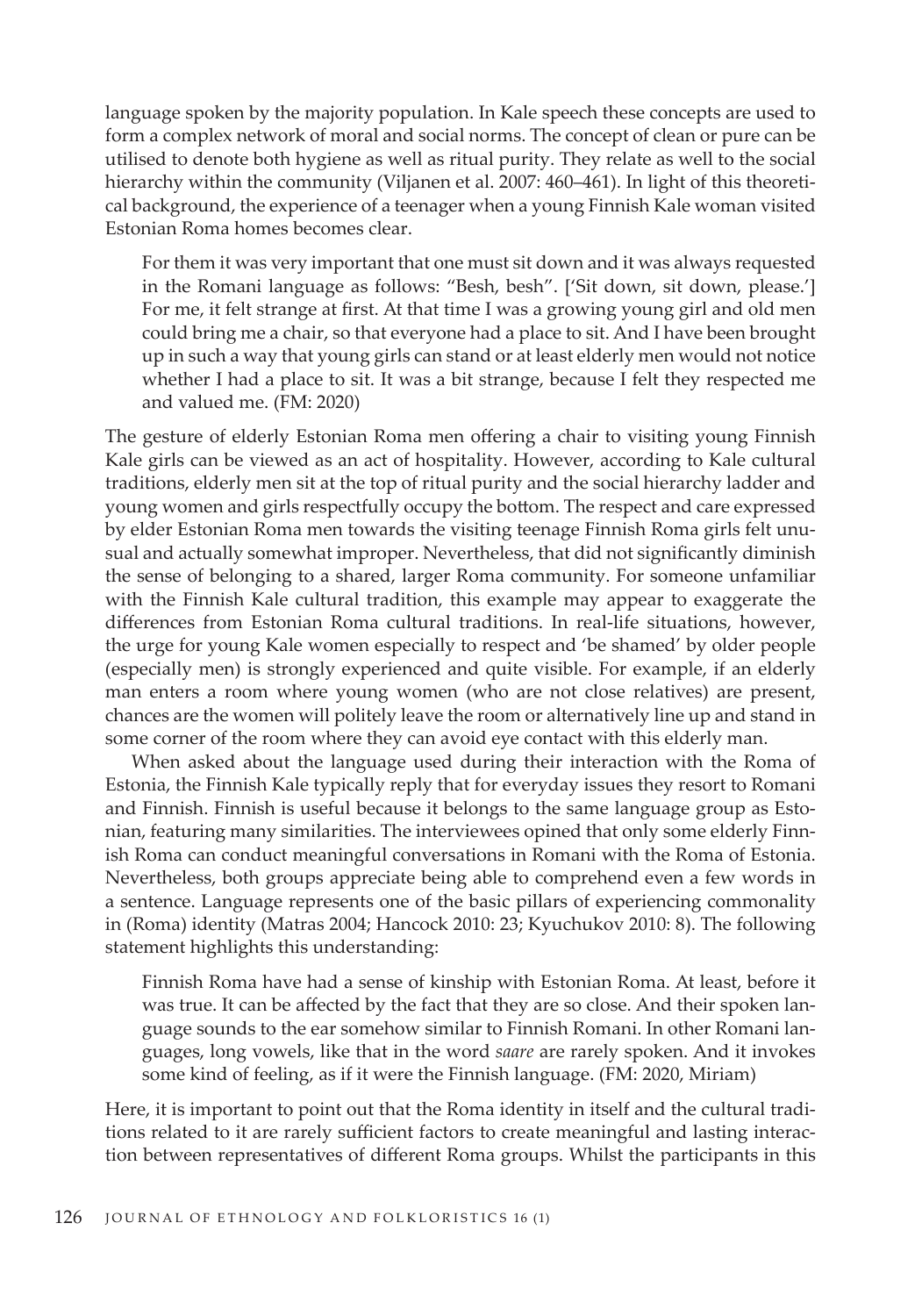study repeatedly emphasised a feeling of belonging, they felt, in their own words, that they had been 'befriended' by the Roma of Estonia, although previous studies found that often the Roma might avoid representatives from other Roma groups. In most cases, they recognised them as "fellow Roma", but simultaneously define them as "not our type of Roma" (Stewart 2015: 748). Nevertheless, the Roma identity combined with additional factors such as religious identity (typically charismatic Christian) (Gay y Blasco 2002; Delgado 2010: 256–257), shared political interests (Vermeersch 2006: 43), alienation from one's own group (Kaminski 1987) or an external threat (Marushiakova 1992; Gripenberg forthcoming) can facilitate interaction.

According to Roht-Yilmaz (2020a: 13), the feeling of belonging to a shared ethnic community, even though to different subgroups, emphasising Roma culture and traditions "drives the mission". Here, I suggest a somewhat different understanding of the role to the Roma ethnic identity in missionary work. Whilst Roht-Yilmaz (ibid.) describes the "urge for Kale to missionize" as based on a feeling of kinship with the Roma of Estonia, my understanding is that the 'urge' itself can be found in the essence of teaching and practicing Pentecostalism in general. Missionising Kale feel that the 'love of God for lost humanity' drives them to reach out to their fellow people. Stressing the perception of a shared ethnic identity points towards the group of people, which symbolises being chosen to implement the mission. Much as a steam locomotive engine is powered by steam but directed by rails and a steering mechanism, the Pentecostal mission is driven by the experience of believers being "touched by the Holy Spirit" and encouraged to evangelise (McGee 2001: 73). The target of evangelisation is then directed according to additional factors, one of which is the ethnic background of the missionaries. The Finnish Kale perception of belonging to a similar although not identical, closely related ethnic group is essential to how the mission is implemented. Something else that deserves attention is the interplay between the directing force derived from the feeling of ethnic belonging and the desire to exploit the possibilities for social inclusion provided the egalitarian atmosphere characteristic of the Pentecostal movement. In his study on Romani ethnicity management within a Pentecostal mission in a village in Transylvania, Johannes Ries (2011) examined how for some Roma groups joining the mission is connected to downplaying ethnic differences and stressing social inclusion. Other Roma groups, however, view conversion to Pentecostalism as another way to stress "ethnic exclusiveness" by forming Roma-specific congregations (ibid.: 278).

In the case of the Pentecostal Finnish Kale, within the framework of missionising amongst other Roma groups, their aim is to combine two paths: achieve social inclusion whilst preserving a distinct ethnic identity. Their evangelising message stresses that, by converting, Roma do not stop being Roma, but become "better Roma" (Gripenberg 2019: 24) who are better able to function in society, express their needs and defend their interests. Like the Tigani group in Transylvania, studied by Ries (2011), Finnish Kale view conversion and belonging to a trans-ethnic congregation as an important possibility for social inclusion. The Finnish Kale do not form exclusively Roma congregations, but prefer to practice their faith in mixed congregations formed by the majority population. In part, this stems from the fact that the Kale population of Finland is not that large. The more important reason, however, lies in the desire for integration. Religious groups provide parishioners with a social capital bridge, granting them the possibility to enter professional and other networks within the dominant population (Podolinská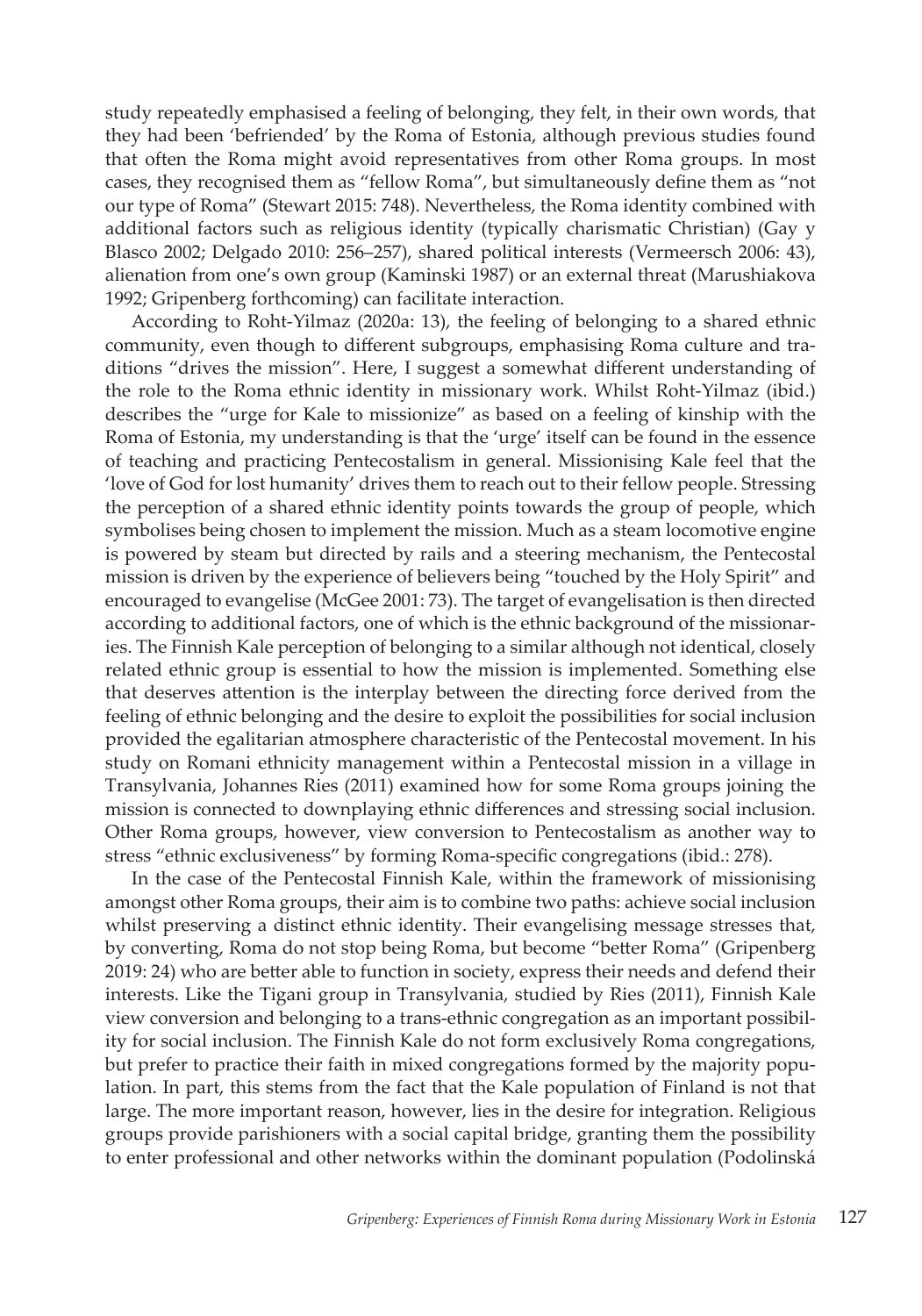2017: 148; Slavkova 2018: 231). Many converted Kale who were previously unemployed subsequently acquire a professional education and enter the labour market. During that process, they are often supported by fellow believers who are members of the majority population. Whilst amongst the Finnish Kale the Roma identity is not viewed as a sufficient reason to form exclusively Roma congregations, that identity continues to play a central role in their lives. This is the message they convey to their fellow Roma when missionising.

#### THE ROLE OF MISSIONISING TO MISSIONARIES

The experiences of the Finnish Kale in their relationships with the Estonian Roma in the context of Pentecostal missionising activities can be viewed as empowering and rewarding. Recalling their memories from the 1990s and encounters with the Estonian Roma over several years, many of the participants in my research now entering retirement age spontaneously reacted to their mission work stating that those were the best times of their lives. For several members of the team led by Tino Grönfors, missionising currently in the Baltic countries has become a way of life, such that they describe their mission field as their home, to which they long to return again and again, stating "it was like coming home". According to Olli Grönfors, that feeling persists for him, even after almost 30 years of work in Estonia and having reached retirement. "When this issue is in the heart, let's say that one is like a horse, all of time chomping at the bit", explained Leif Isberg when describing the urge a missionary feels to return to the mission field of their calling (FM: 2020).

Reflecting on the role missionising plays in a missionary's life, I would like to note the argument presented by Liisa Malkki (2015) with respect to the "relation of self to self". Malkki has studied Finnish Red Cross aid workers who deployed internationally as well as people engaged in international humanitarian aid projects from their home location, finding that international humanitarian work can also be viewed as a form of self-escape (ibid.: 11). This line of thought offers one explanation for the experience of participants in my research, whereby the years spent missionising the Roma of Estonia were amongst the best times in their lives. Knowing several of these people personally for an extended period of time, in some cases for more than 20 years, granted me an understanding that many of them were facing substantial challenges in their personal lives, regardless of their Pentecostal conviction. This was the 1990s, which was a period of severe financial crisis known as the 'early 1990s depression' in Finland. Following the dissolution of the Soviet Union, Finland lost its largest foreign market and the economy tanked, leading to a banking crisis, the devaluation of the currency and an unemployment rate reaching as high as 17%. This period precisely matched the period during which the Finnish Kale mission to Estonia was launched. Like any other community, the Finnish Kale community also has its own struggles, such as difficulties in accessing the labour market, obstacles to acquiring accommodation, kinship feuds, marital problems and, last but not least, substance abuse especially amongst youngsters. My experience from more than 25 years of engagement with Pentecostalism is that conversion often helps to resolve several difficulties. Most often, this results in eliminating destructive habits, improving one's self-discipline and moving towards positive devel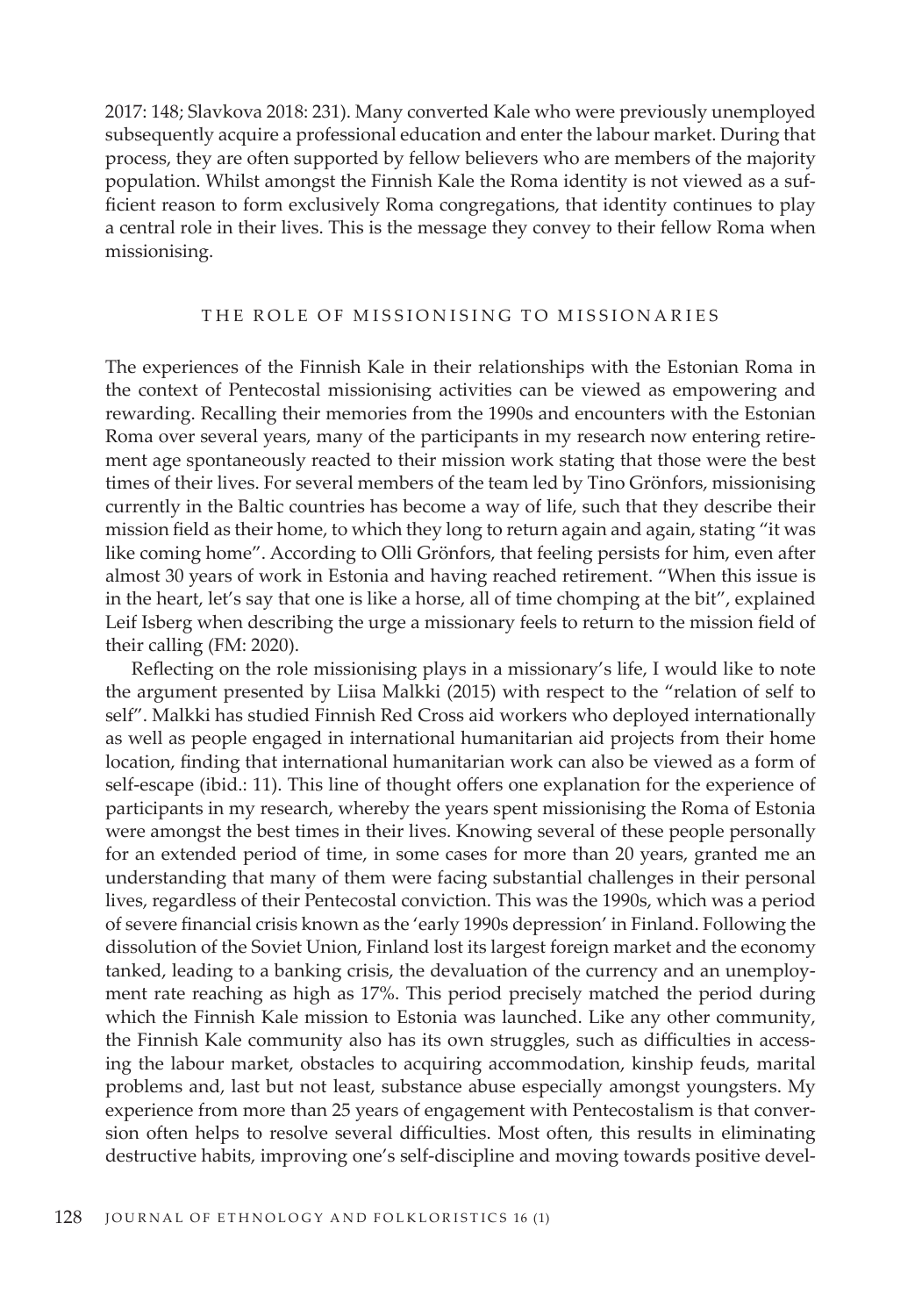opment in terms of education, employment and family planning. At the same time, conversion is not a universal solution for all of life's problems. Witnessing to 'unsaved' converts tends to focus on the positive aspects of their experiences after conversion. This is especially true when missionising takes place far away from home and in unusual surroundings where troubles can be easily ignored.

In my previous research, I described and analysed how being involved with Pentecostalism and especially being in close contact with other Roma groups in these contexts places the Finnish Kale in a new, complicated situation at their local congregations (Gripenberg 2019: 139). Functioning simultaneously in two realities – in the traditional Finnish Kale cultural environment (which is also continuously developing and changing) and the environment of Finnish Pentecostal congregations, especially when foreign Roma groups visit those congregations – may pose challenges. These 'different realities' place conflicting demands on what represents acceptable viewpoints and behaviours (Coleman 2006: 3; Robbins 2010: 648). I argue that among other things missionary trips offer the possibility to spend extended periods of time with likeminded people and to create a more harmonious microenvironment.

# CONCLUDING REMARKS

The Finnish Pentecostal Kale have carried out evangelising, humanitarian and education work amongst the Roma in Estonia and Latvia since the 1990s. Evangelical congregations in Estonia have approached the Finnish Kale for support in their efforts to reach local Estonian Roma on several occasions. The missionising endeavours of the Finnish Kale amongst the Roma of Estonia have been influenced by three major factors: the societal preconditions of the time period in Finland and Estonia, respectively, Pentecostal teachings and spirituality and the perception of a shared ethnic identity. In this work, the primary focus lies at the interplay of ethnic identity and Pentecostal spirituality. In addition, this study addresses the role missionary work plays in the lives of the missionaries.

At the outset of active Finnish Kale missionary work amongst the Roma in Estonia, societal conditions in both countries were affected by the historical events surrounding the disintegration of the Soviet Union and the fall of the Iron Curtain in 1989. In Estonia this event resulted in general political instability and financial insecurity. For the Roma, the loss of traditional occupations and trading opportunities lead to impoverishment and further marginalisation as well as feelings of displacement and deprivation. Simultaneously, there was a distinct increase in the interest of the Estonian population in supernatural experiences both within the frame of traditional Christian congregations as well as new religious movements entering the country. In Finland the period was marked by a severe financial crisis known as the early 1990s depression. This lead to a high unemployment rate and even greater difficulties amongst the Roma in finding and maintaining employment. Within this context, the role of religious identity and spirituality as a source of stability and providing purpose and meaning in life were emphasised.

General societal conditions, however, are insufficient to explain the urge of the Finnish Kale to missionise or the desire of the Roma of Estonia to convert. I argue that the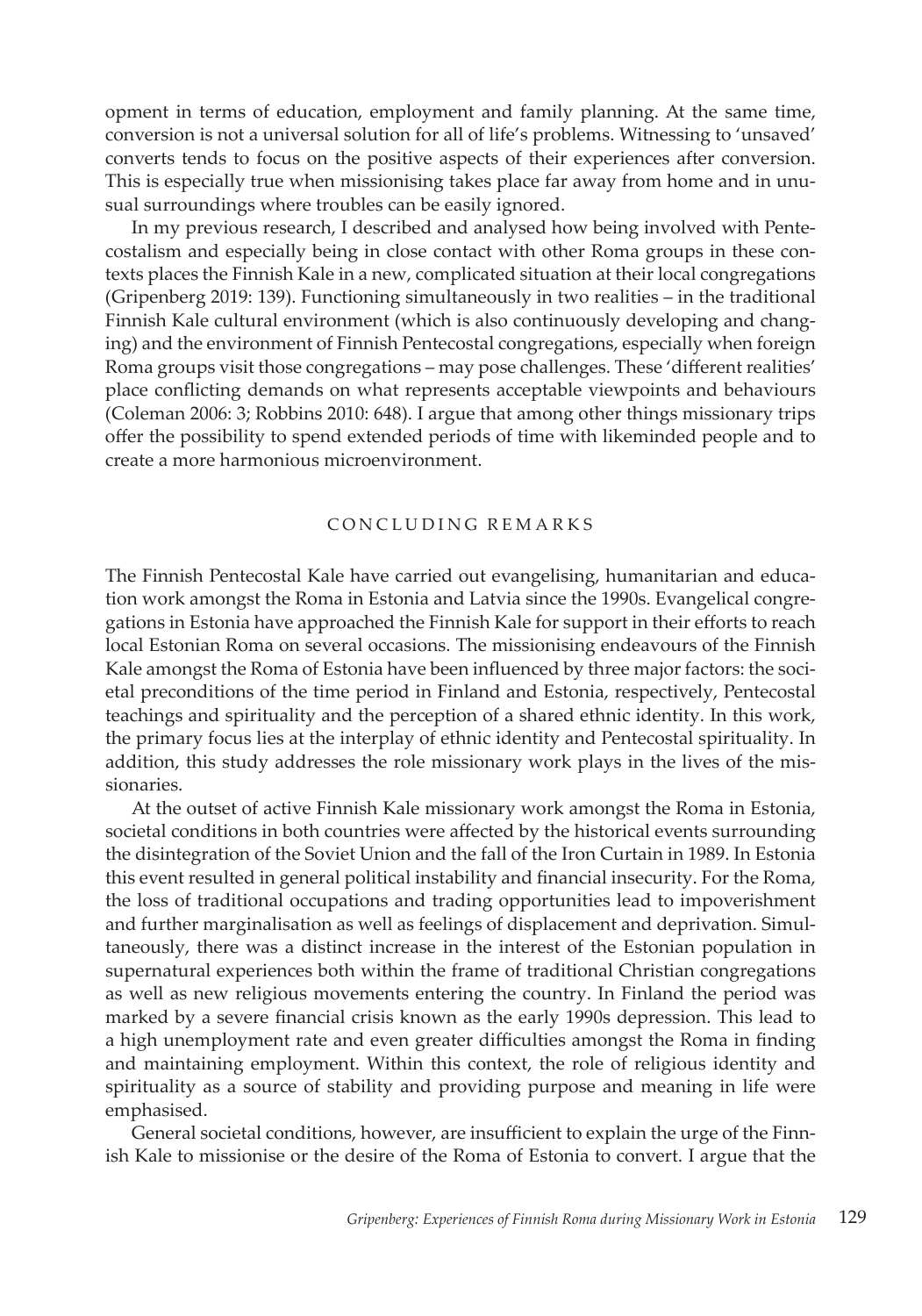primary driving force to proselytise is found in Pentecostal spirituality, combined with teachings that urge parishioners to evangelise. The interaction between the Finnish Kale and the Roma of Estonia is facilitated by a feeling of belonging and the perception of a shared ethnic identity amongst missionaries. That perception, however, is not based on a commonality of cultural traditions and language. In fact, the cultural traditions and dialects spoken by the Finnish Kale and Russian and Latvian Roma they primarily encounter in Estonia differ significantly. Returning to the title of this work, the Finnish Kale view establishing contact with the Estonian Roma as re-establishing "lost contact with their own people" (FM: 2020). Nevertheless, the sense of a shared ethnic identity directed the driving force of the mission to a specific group of people – in this case, the Estonian Roma – rather than serving as a driving force in and of itself.

An important finding is that the combination of the Roma identity and Pentecostal spirituality and religious belonging is more than the sum of its parts. In fact, the Roma identity alone in practice is rarely sufficient for the Finnish Kale to initiate an interaction. However, in combination with a Pentecostal or another charismatic Christian identity, the Roma identity becomes a uniting factor prompting the Kale to reach out to other Roma groups. Conversion to Pentecostalism alters the Kale identity so that converts envision themselves as becoming better Roma. Some of the Kale cultural traditions viewed as negative or impropriate by the 'children of God' are abandoned, whilst others are reformulated possessing the same outwards expressions, but now carrying different reasoning. Roma identity continues to play a central role in the lives of Finnish Kale missionaries, which is also the message that they bring to the people amongst whom they missionise. They encourage new converts to preserve and improve their ethnic identity and exclusivity. Preserving Roma cultural traditions is also viewed as necessary in upholding the connection to kin. In practicing their Pentecostal Christianity, the Finnish Kale place a strong emphasis on social integration. For that reason, they prefer to engage with trans-ethnic congregations established by the dominant population. The Roma ethnic identity is not viewed as a sufficient reason to initiate exclusively Roma churches.

Missionary work plays an important, often central role in the lives of missionaries. In several cases it can be viewed as a form of self-escape as characterised by Malkki (2015: 11). Proselytising far away from home provides an opportunity to take a break from mundane difficulties and focus on the positive aspects of one's life experience post-conversion. Thus missionising can also serve as an attempt to create a more harmonious microenvironment within the framework of the missionary team.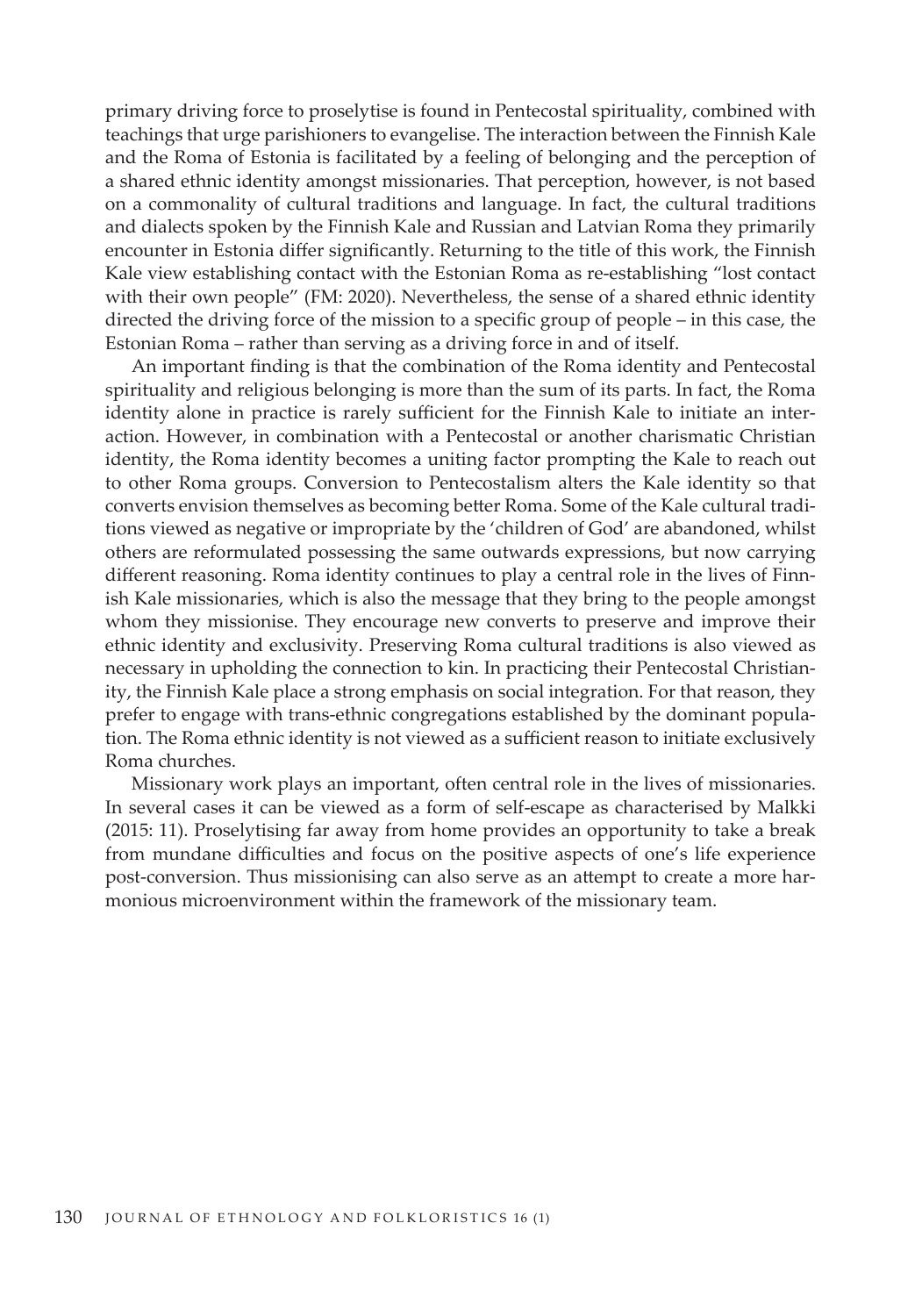#### NOTES

**1** For more detailed information on the distinctive culture of the Finnish Kale, see Viljanen 2012.

**2** Anette Ross in personal communication 26/11/2020.

**3** For similar experiences, see Wacker 1982; Chesnut 1997: 167; Holston 1999: 613; Owens 2001: 47 and Hunt 2002.

**4** All of the interviewees were willing to participate in this research using their real names.

**5** Võru is the capital of Võru County in southern Estonia, with a population of about about 12,000.

**6** Life and Light is an organisation established in 1964 by Herta and Einar Virio under the name of the Finnish Free Romani Mission (*Suomen Vapaa Romanilähetys*). This organisation was launched in cooperation with the Finnish Pentecostal Baptist and Free Church. Subsequently, the name of the organisation was changed to Life and Light in order to connect it to the international Romani revival founded by Le Cossec in France (Thurfjell 2013: 42).

**7** According to the Bible, Jacob had 12 sons, each one the antecedent to one of the 12 tribes of Israel. The land of Israel was divided between these tribes. According to historian Tudor Parfitt (2002), ten of the tribes disappeared from history centuries before Christ. However, the Bible promises that they will be reunited upon the final redemption of the people of Israel. This story has been offered as an explanation for the origins of several peoples around the world.

### SOURCES

FM = Fieldwork material of the author. The materials are in the author's possession.

## REFERENCES

- Anderson, Allan Heaton. 2013. *To the Ends of the Earth: Pentecostalism and the Transformation of World Christianity*. Oxford: Oxford University Press.
- Anderson, Robert Mapes. 1979. *Vision of the Disinherited: The Making of American Pentecostalism*. New York: Oxford University Press.
- Barany, Zoltan D. 2002. *The East European Gypsies: Regime Change, Marginality, and Ethnopolitics*. Cambridge: Cambridge University Press. DOI: https://doi.org/10.1017/CBO9780511817373.
- Bashkow, Ira. 2004. A Neo-Boasian Conception of Cultural Boundaries. *American Anthropologist* 106 (3): 443–458. DOI: https://doi.org/10.1525/aa.2004.106.3.443.
- Berlin, Jenni. 2015. The Moving-Permit Custom of the Finnish Roma. *Romani Studies* 25 (2): 151–166. DOI: https://doi.org/10.3828/rs.2015.6.
- Burdick, John. 2013 [1998]. *Blessed Anastácia: Women, Race and Popular Christianity in* Brazil. New York: Routledge. DOI: https://doi.org/10.4324/9780203610541.
- Burridge, Kenelm. 1991. *In the Way: A Study of Christian Missionary Endeavors*. Vancouver: University of British Columbia Press.
- Chesnut, R. Andrew. 1997. *Born Again in Brazil: The Pentecostal Boom and the Pathogens of Poverty*. New Brunswick, NJ: Rutgers University Press.
- Coleman, Simon. 2006. Studying "Global" Pentecostalism: Tensions, Representations and Opportunities. – *PentecoStudies* 5 (1): 1–17.
- Coleman, Simon and Rosalind Hackett. 2015. Introduction: A New Field? *Anthropology of Global Pentecostalism and Evangelicalism*, edited by Simon Coleman, Rosalind Hackett and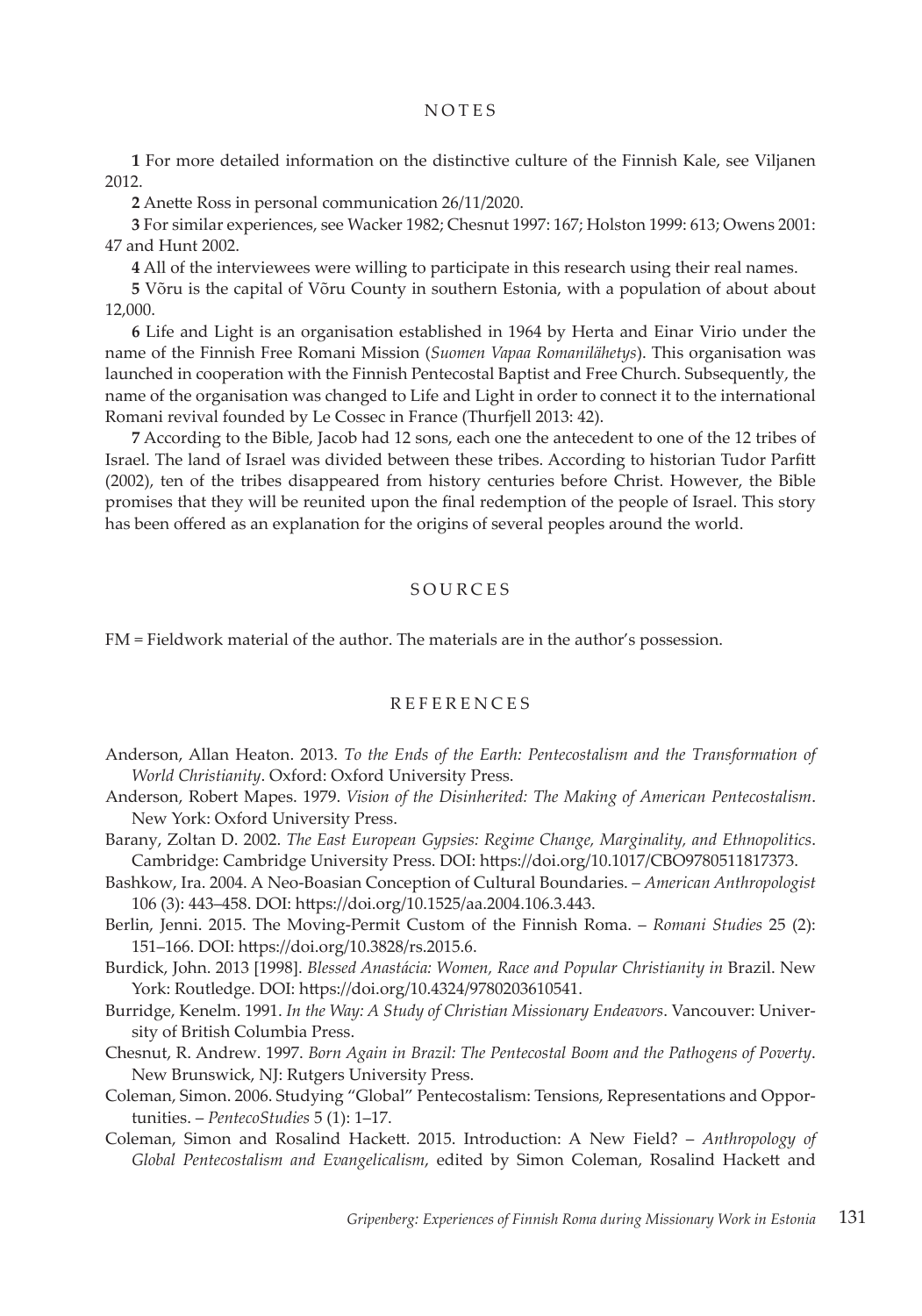Joel Robbins. New York: New York University Press, 8–36. DOI: https://doi.org/10.18574/ nyu/9780814772591.003.0001.

- Cox, Harvey. 2001. *Fire from Heaven: The Rise of Pentecostal Spirituality and the Reshaping of Religion in the 21st century*. Cambridge, MA: Da Capo Press.
- Delgado, Manuela Canton. 2010. Gypsy Pentecostalism, Ethnopolitical Uses and Construction of Belonging in the South of Spain. – *Social Compass* 57 (2): 253–267. DOI: https://doi. org/10.1177/0037768610362418.
- Gay y Blasco, Paloma. 1999. *Gypsies in Madrid: Sex, Gender and the Performance of Identity*. Oxford: Berg.
- Gay y Blasco, Paloma. 2002. Gypsy/Roma Diasporas: A Comparative Perspective. *Social Anthropology* 10 (2): 173–188. DOI: https://doi.org/10.1111/j.1469-8676.2002.tb00053.x.
- Gripenberg, Lidia. 2019. "They Look Me in the Eyes and I Smile and then We Know": The Interaction of Finnish Roma and East European Roma in Finland. A Doctoral Dissertation. University of Helsinki.
- Gripenberg, Lidia. Forthcoming. "Dzene aven te ha!" "Men Come to Eat!": Finnish Roma Inmates on International Roma Ethnic Solidarity.
- Grönfors, Martti. 1977. *Blood Feuding among Finnish Gypsies*. Helsinki: Helsingin yliopisto.
- Hancock, Ian. 2010. Roma Today: Issues and Identity. *Roma Identity*, edited by Hristo Kyuchukov and Ian Hancock. Prague: Slovo 21, 13–26.
- Hedman, Henry. 2009. *Suomen romanikieli: sen asema yhteisössään, käyttö ja romanien kieliasenteet. Kotimaisten kielten tutkimuskeskuksen verkkojulkaisuja* 8. Helsinki: Kotimaisten kielten tutkimuskeskus.
- Holston, James. 1999. Alternative Modernities: Statecraft and Religious Imagination in the Valley of the Dawn. – *American Ethnologist* 26 (3): 605–631. DOI: https://doi.org/10.1525/ ae.1999.26.3.605.
- Hunt, Stephen. 2002. Deprivation and Western Pentecostalism Revisited: The Case of 'Classical' Pentecostalism. – *PentecoStudies* 1 (1): 1–32.
- Kaminski, Ignacy-Marek. 1987. The Dilemma of Power: Internal and External Leadership. The Gypsy Roma of Poland. – *The Other Nomads*, edited by Aparna Rao. Köln: Bölaug, 323–356.
- Kyuchukov, Hristo. 2010. Projection Hypotheses in Language and Identity among Muslim Roma. – *Roma Identity*, edited by Hristo Kyuchukov and Ian Hancock. Prague: Slovo 21, 26–38.
- Lalive d'Epinay, Christian. 1969. *Haven of the Masses: A Study of the Pentecostal Movement in Chile*. London: Lutterworth Press.
- Luehrmann, Sonja. 2015. *Religion in Secular Archives: Soviet Atheism and Historical Knowledge*. New York: Oxford University Press. DOI: https://doi.org/10.1093/acprof:oso/9780199943623.001.0001.
- Lutt, Roman; Lembit Vaba and Jüri Viikberg. 1999. Mustlased. *Eesti rahvaste raamat: rahvusvähemused, -rühmad ja -killud*, edited by Jüri Viikberg. Tallinn: Eesti Entsüklopeediakirjastus, 334–339.
- Malkki, Liisa. 2015. *The Need to Help: The Domestic Arts of International Humanitarianism*. Durham: Duke University Press. DOI: https://doi.org/10.1515/9780822375364.
- Marushiakova, Elena. 1992. Ethnic Identity among Gypsy Groups in Bulgaria. *Journal of the Gypsy Lore Society* 2 (2): 95.
- Marushiakova, Elena and Vesselin Popov. 2003. Ethnic Identities and Economic Strategies of the Gypsies in the Countries of the Former USSR. – *Orientwissenschaftliche Hefte* 9: 289–310.
- Matras, Yaron. 2004. The Role of Language in Mystifying and Demystifying Gypsy Identity. *The Role of the Romanies Images and Counter-Images of 'Gypsies'/Romanies in European Cultures*, edited by Nicholas Saul and Susan Tebbutt. Liverpool: Liverpool University Press, 53–78. DOI: https://doi.org/10.2307/j.ctt5vjjv0.9.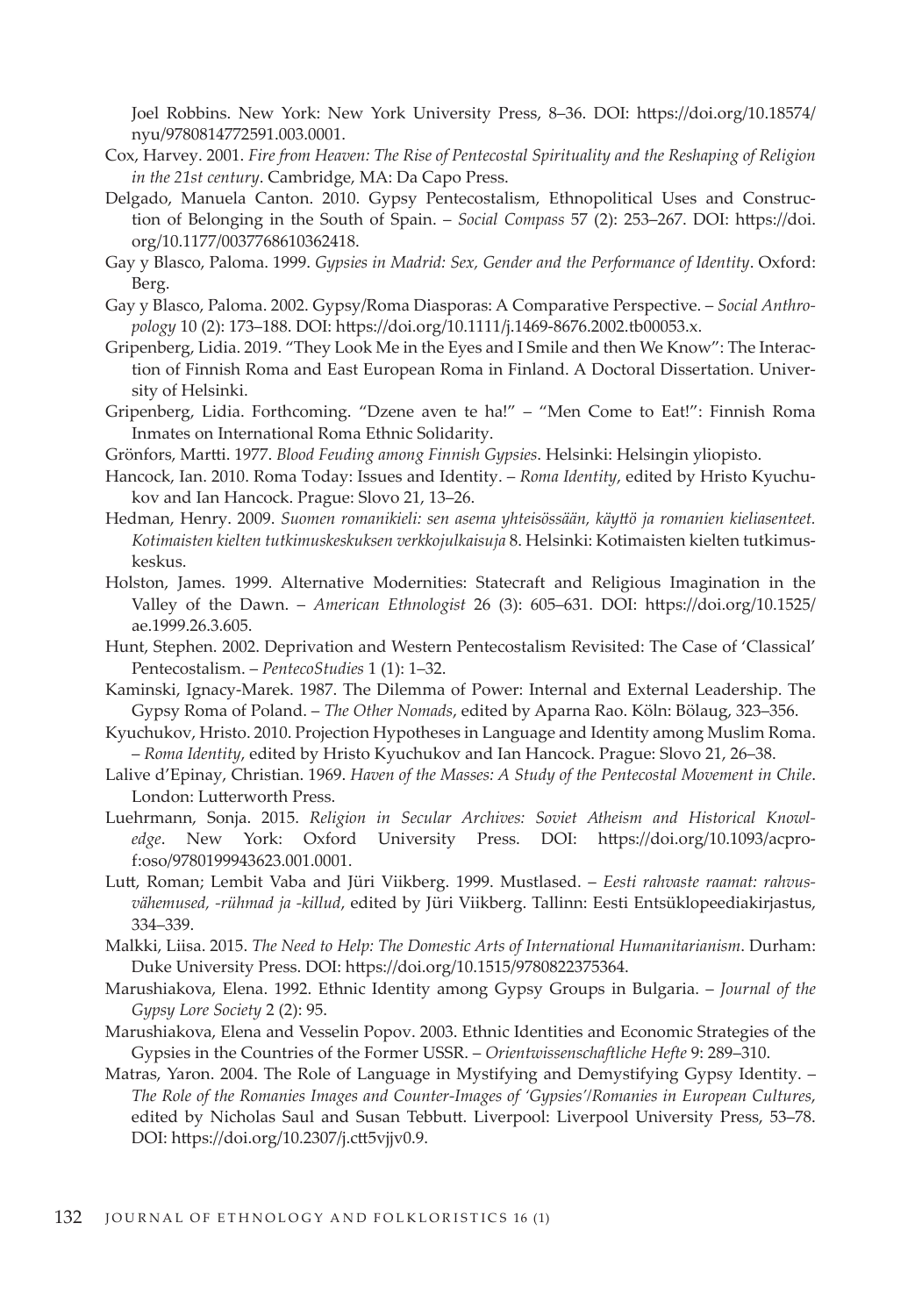- McGee, Gary. 2001. To the Regions beyond: The Global Expansion of Pentecostalism. *The Century of the Holy Spirit: 100 Years of Pentecostal and Charismatic Renewal* by Vinson Synan. Nashville, TN: Thomas Nelson, 69–95.
- Owens, Robert. 2001. The Azusa Street Revival: The Pentecostal Movement Begins in America. *The Century of the Holy Spirit: 100 Years of Pentecostal and Charismatic Renewal* by Vinson Synan. Nashville, TN: Thomas Nelson, 15–38.

Parfitt, Tudor. 2002. *The Lost Tribes of Israel: The History of a Myth*. London: Weidenfeld & Nicolson.

- Podolinská, Tatiana. 2014. Questioning the Theory of Deprivation: Pentecostal Roma in Slovakia. – *Romani Pentecostalism: Gypsies and Charismatic Christianity*, edited by David Thurfjell and Adrian Marsh. Frankfurt am Main: Peter Lang Academic Research, 89–107.
- Podolinská, Tatiana. 2017. Roma in Slovakia Silent and Invisible Minority (Social Networking and Pastoral Pentecostal Discourse as a Case of Giving Voice and Positive Visibility). –*Slovenský Národopis* 65 (2): 135–157.
- Ries, Johannes. 2011. Romany/Gypsy Church or People of God? *Multi-Disciplinary Approaches to Romany Studies*, edited by Michael Stewart and Marton Rövid. Budapest: CEU, 271–279.
- Robbins, Joel. 1998. On Reading 'World News': Apocalyptic Narrative, Negative Nationalism and Transnational Christianity in a Papua New Guinea Society. – *Social Analysis: The International Journal of Social and Cultural Practice* 42 (2): 103–130.
- Robbins, Joel. 2004. The Globalization of Pentecostal and Charismatic Christianity. *Annual Review of Anthropology* 33: 117.
- Robbins, Joel. 2010. Anthropology, Pentecostalism, and the New Paul: Conversion, Event, and Social Transformation. – *South Atlantic Quarterly* 109 (4): 633–652.
- Roht-Yilmaz, Eva-Liisa. 2016. Roma in Estonia. http://romafacts.uni-graz.at/pdf\_view. php?t=culture&s=c\_3\_7 (accessed February 17, 2022).
- Roht-Yilmaz, Eva-Liisa. 2019. "Fortune Telling Is a Curse on Your Children": Conversion, Fortune Telling, and Beliefs in Magic among Roma Women in Estonia. – *Journal of Ethnology and Folkloristics* 13 (1): 107–129. DOI: https://doi.org/10.2478/jef-2019-0006.
- Roht-Yilmaz, Eva-Liisa. 2020a. "God Is My Bosom Buddy": Experiencing Faith and the Role of Ethnicity in Roma and Kaale Missionizing among Roma in Estonia and Latvia. – *Suomen Antropologi: Suomen Antropologisen Seuran Julkaisu* 45 (1): 4–28. DOI: https://doi.org/10.30676/ jfas.v45i1.90153.
- Roht-Yilmaz, Eva-Liisa. 2020b. A Constant Border-Crossing: Conversion and Evangelical Charismatic Christian Identity among the Roma in Estonia and Latvia. – *Romani Studies* 30 (1): 89–113. DOI: https://doi.org/10.3828/rs.2020.4.
- Roman, Raluca Bianca. 2017. Kaale Belongings and Evangelical Becomings: Faith, Commitment and Social Outreach among the Finnish Kaale (Finnish Roma). A PhD dissertation. University of St Andrews. DOI: https://doi.org/10.17356/ieejsp.v4i2.380.
- Roman, Raluca Bianca. 2018. Roma Mobility, beyond Migration: Religious Humanitarianism and Transnational Roma Missionary Work as De-constructions of Migration. – *Intersections: East European Journal of Society and Politics* 4 (2): 37–56.
- Ross, Anette. 2016. Estonian Lotfitka Romani and Its Contact Languages. *Philologia Estonica Tallinnensis* 1 (1): 154–172. DOI: https://doi.org/10.22601/PET.2016.01.09.
- Slavkova, Magdalena. 2007. Evangelical Gypsies in Bulgaria: Way of Life and Performance of Identity. – *Romani Studies* 17 (2): 205–246. DOI: https://doi.org/10.3828/rs.2007.10.
- Slavkova, Magdalena. 2018. Religious and Social Commitment of the Bulgarian Roma Migrants in Spain. – *Local Economy: The Journal of the Local Economy Policy Unit* 33 (2): 224–241. DOI: https://doi.org/10.1177/0269094218762458.
- Stewart, Michael. 2015. Roma People. *International Encyclopedia of the Social and Behavioral Sciences*, edited by James Wright. Elsevier, 748–753. DOI: https://doi.org/10.1016/B978-0-08- 097086-8.12082-3.